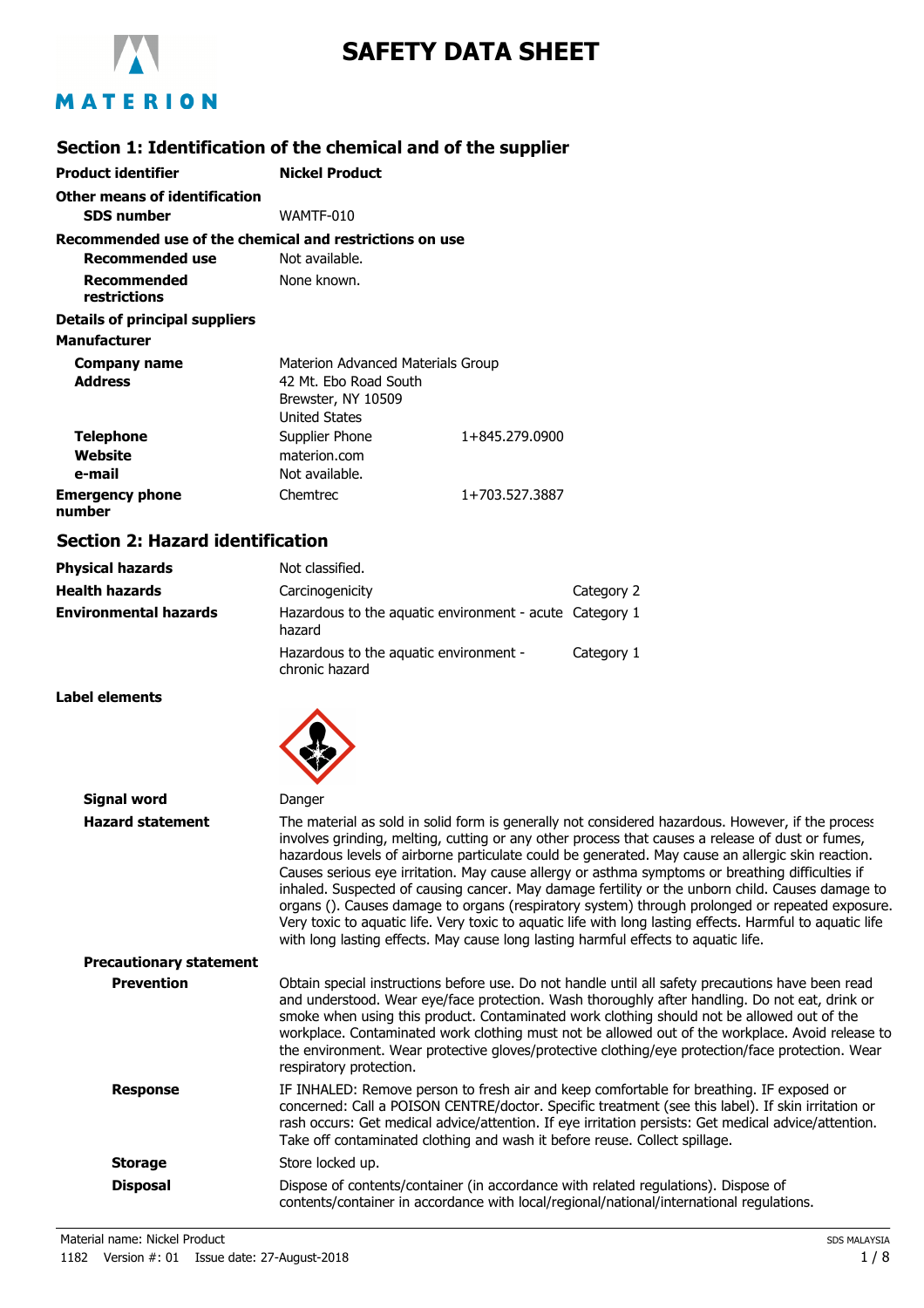# **Section 3: Composition and information of the ingredients of the hazardous chemical**

| <b>Chemical name</b>                                                                                                                                                                                                                                          | <b>Common name and synonyms</b>                                                                                                                                                                                                                                                                                                                                                                                                                                                                                                                                   | <b>CAS number</b> | $\frac{0}{0}$ |
|---------------------------------------------------------------------------------------------------------------------------------------------------------------------------------------------------------------------------------------------------------------|-------------------------------------------------------------------------------------------------------------------------------------------------------------------------------------------------------------------------------------------------------------------------------------------------------------------------------------------------------------------------------------------------------------------------------------------------------------------------------------------------------------------------------------------------------------------|-------------------|---------------|
| <b>Nickel</b>                                                                                                                                                                                                                                                 |                                                                                                                                                                                                                                                                                                                                                                                                                                                                                                                                                                   | 7440-02-0         | $99.9 - 100$  |
| CLP: Regulation No. 1272/2008.<br>DSD: Directive 67/548/EEC.<br>M: M-factor<br>vPvB: very persistent and very bioaccumulative substance.<br>PBT: persistent, bioaccumulative and toxic substance.<br>has been assigned Community workplace exposure limit(s). | *Designates that a specific chemical identity and/or percentage of composition has been withheld as a trade secret. #: This substance                                                                                                                                                                                                                                                                                                                                                                                                                             |                   |               |
| <b>Composition comments</b>                                                                                                                                                                                                                                   | The full text for all R- and H-phrases is displayed in section 16.                                                                                                                                                                                                                                                                                                                                                                                                                                                                                                |                   |               |
| <b>Section 4: First-aid measures</b>                                                                                                                                                                                                                          |                                                                                                                                                                                                                                                                                                                                                                                                                                                                                                                                                                   |                   |               |
| <b>Inhalation</b>                                                                                                                                                                                                                                             | If inhalation of gas/fume/vapour/dust/mist from the material is excessive (air concentration is<br>greater than the TLV or health effects are noticed), immediately remove the affected person(s) to<br>fresh air. Oxygen or artificial respiration if needed. Do not use mouth-to-mouth method if victim<br>inhaled the substance. Induce artificial respiration with the aid of a pocket mask equipped with a<br>one-way valve or other proper respiratory medical device. Call a physician or poison control centre<br>immediately.                            |                   |               |
| <b>Skin contact</b>                                                                                                                                                                                                                                           | Remove contaminated clothing immediately and wash skin with soap and water. Get medical<br>attention immediately. Take off contaminated clothing and wash before reuse. For minor skin<br>contact, avoid spreading material on unaffected skin. Wash clothing separately before reuse.                                                                                                                                                                                                                                                                            |                   |               |
| Eye contact                                                                                                                                                                                                                                                   | Immediately flush eyes with plenty of water for at least 15 minutes. If a contact lens is present, DO<br>NOT delay irrigation or attempt to remove the lens. Continue rinsing. Get medical attention<br>immediately.                                                                                                                                                                                                                                                                                                                                              |                   |               |
| <b>Ingestion</b>                                                                                                                                                                                                                                              | IF SWALLOWED: Immediately call a POISON CENTRE or doctor/physician. Rinse mouth thoroughly.<br>Never give anything by mouth to a victim who is unconscious or is having convulsions. Do not<br>induce vomiting without advice from poison control center. If vomiting occurs, keep head low so<br>that stomach content doesn't get into the lungs. Do not use mouth-to-mouth method if victim<br>ingested the substance. Induce artificial respiration with the aid of a pocket mask equipped with a<br>one-way valve or other proper respiratory medical device. |                   |               |
| <b>Most important</b><br>symptoms/effects, acute and<br>delayed                                                                                                                                                                                               | May cause allergic respiratory reaction. Proteinuria. Symptoms may include stinging, tearing,<br>redness, swelling, and blurred vision. May cause an allergic skin reaction. Dermatitis. Rash.<br>Oedema. Prolonged exposure may cause chronic effects.                                                                                                                                                                                                                                                                                                           |                   |               |
| <b>Indication of immediate</b><br>medical attention and special<br>treatment needed                                                                                                                                                                           | Provide general supportive measures and treat symptomatically. In case of shortness of breath,<br>give oxygen. Keep victim warm. Keep victim under observation. Symptoms may be delayed.                                                                                                                                                                                                                                                                                                                                                                          |                   |               |
| <b>General information</b>                                                                                                                                                                                                                                    | In case of shortness of breath, give oxygen. IF exposed or concerned: Get medical<br>advice/attention. If you feel unwell, seek medical advice (show the label where possible). Ensure<br>that medical personnel are aware of the material(s) involved, and take precautions to protect<br>themselves. Show this safety data sheet to the doctor in attendance. Keep victim under<br>observation. Keep victim warm. Wash contaminated clothing before reuse.                                                                                                      |                   |               |
| <b>Section 5: Fire-fighting measures</b>                                                                                                                                                                                                                      |                                                                                                                                                                                                                                                                                                                                                                                                                                                                                                                                                                   |                   |               |
| Suitable extinguishing media                                                                                                                                                                                                                                  | Dry sand. DRY sand, sodium chloride powder, graphite powder or Met-L-X powder.                                                                                                                                                                                                                                                                                                                                                                                                                                                                                    |                   |               |
| <b>Unsuitable extinguishing</b><br>media                                                                                                                                                                                                                      | Do not use water jet as an extinguisher, as this will spread the fire. Carbon dioxide (CO2).                                                                                                                                                                                                                                                                                                                                                                                                                                                                      |                   |               |

**Specific hazards arising from** During fire, gases hazardous to health may be formed.

Firefighters must use standard protective equipment including flame retardant coat, helmet with face shield, gloves, rubber boots, and in enclosed spaces, SCBA. Firefighters should wear full protective clothing including self contained breathing apparatus. Structural firefighters protective clothing will only provide limited protection. **Special protective equipment and precautions for firefighters**

**the chemical**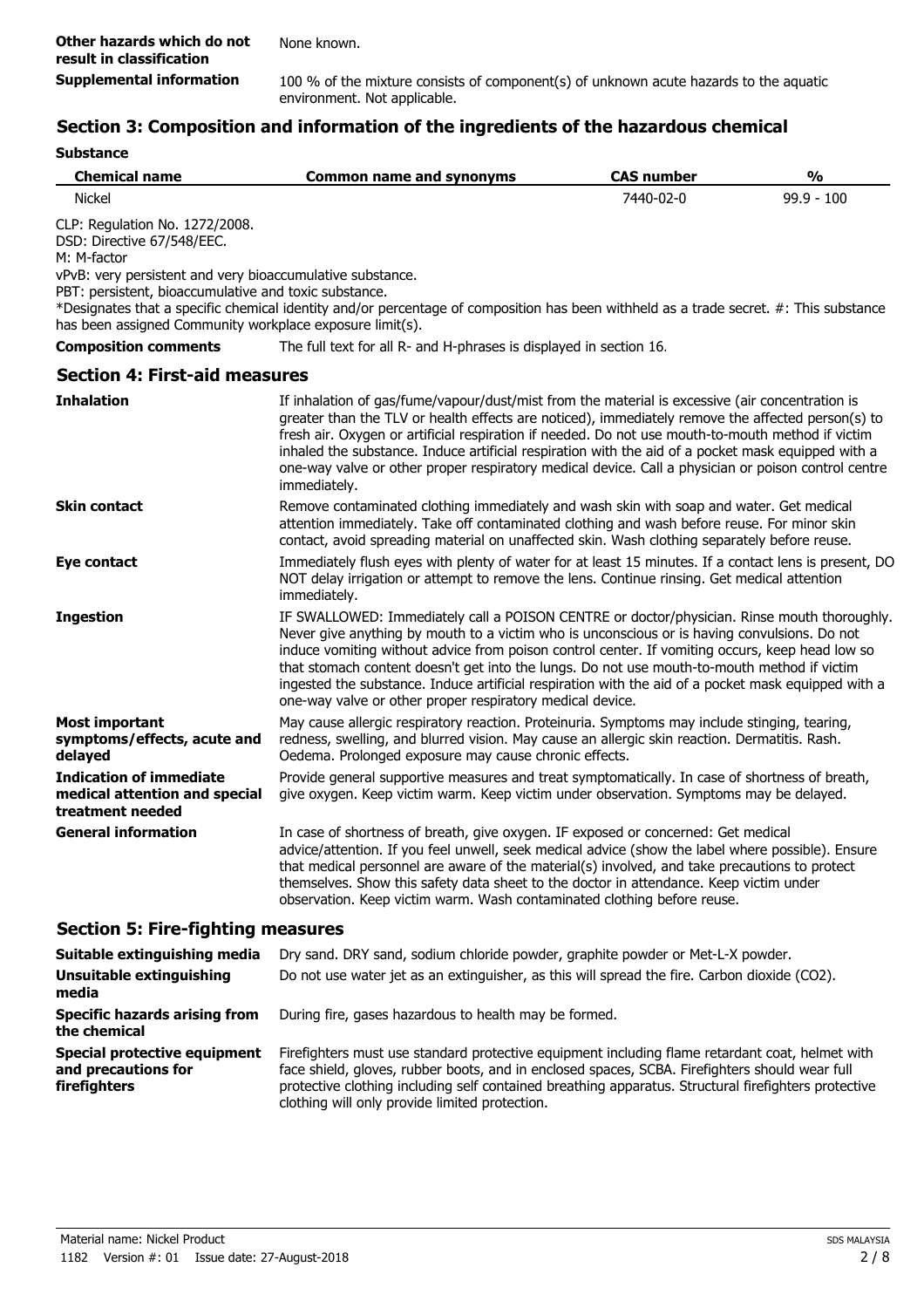| <b>Fire fighting</b><br>equipment/instructions                                   | In case of fire and/or explosion do not breathe fumes. If tank, rail car or tank truck is involved in a<br>fire, ISOLATE for 800 meters (1/2 mile) in all directions; also consider initial evacuation for 800<br>meters (1/2 mile) in all directions. ALWAYS stay away from tanks engulfed in flame. Move<br>containers from fire area if you can do so without risk. Withdraw immediately in case of rising<br>sound from venting safety device or any discolouration of tanks due to fire. For massive fire in<br>cargo area, use unmanned hose holder or monitor nozzles, if possible. If not, withdraw and let fire<br>burn out. |
|----------------------------------------------------------------------------------|---------------------------------------------------------------------------------------------------------------------------------------------------------------------------------------------------------------------------------------------------------------------------------------------------------------------------------------------------------------------------------------------------------------------------------------------------------------------------------------------------------------------------------------------------------------------------------------------------------------------------------------|
| <b>Hazchem Code</b>                                                              | None.                                                                                                                                                                                                                                                                                                                                                                                                                                                                                                                                                                                                                                 |
| <b>Specific methods</b>                                                          | Use standard firefighting procedures and consider the hazards of other involved materials. Move<br>containers from fire area if you can do so without risk. Self-contained breathing apparatus and full<br>protective clothing must be worn in case of fire. In the event of fire and/or explosion do not<br>breathe fumes.                                                                                                                                                                                                                                                                                                           |
| <b>General fire hazards</b>                                                      | No unusual fire or explosion hazards noted.                                                                                                                                                                                                                                                                                                                                                                                                                                                                                                                                                                                           |
| <b>Section 6: Accidental release measures</b>                                    |                                                                                                                                                                                                                                                                                                                                                                                                                                                                                                                                                                                                                                       |
| <b>Personal precautions,</b><br>protective equipment and<br>emergency procedures | Keep unnecessary personnel away. Keep people away from and upwind of spill/leak. Keep out of<br>low areas. Wear appropriate protective equipment and clothing during clean-up. Do not touch<br>damaged containers or spilled material unless wearing appropriate protective clothing. Ventilate<br>closed spaces before entering them. Local authorities should be advised if significant spillages<br>cannot be contained. For personal protection, see section 8 of the SDS.                                                                                                                                                        |
| <b>Environmental precautions</b>                                                 | Avoid release to the environment. Refer to special instructions/safety data sheets. Contact local<br>authorities in case of spillage to drain/aquatic environment. Prevent further leakage or spillage if<br>safe to do so. Do not contaminate water. Avoid discharge into drains, water courses or onto the<br>ground.                                                                                                                                                                                                                                                                                                               |
| <b>Methods and materials for</b><br>containment and cleaning up                  | Collect spillage. The product is immiscible with water and will spread on the water surface. Prevent<br>entry into waterways, sewer, basements or confined areas. Stop the flow of material, if this is<br>without risk. Following product recovery, flush area with water. For waste disposal, see section 13<br>of the SDS.                                                                                                                                                                                                                                                                                                         |

### **Section 7: Handling and storage**

| <b>Precautions for safe handling</b>                                             | Obtain special instructions before use. Do not handle until all safety precautions have been read<br>and understood. Will ignite if exposed to intensive heat or open air. Minimise dust generation and<br>accumulation. Do not handle, store or open near an open flame, sources of heat or sources of<br>ignition. Protect material from direct sunlight. All equipment used when handling the product must<br>be grounded. Do not breathe dust. Avoid breathing dust/fume/gas/mist/vapours/spray. Avoid<br>contact with skin. Avoid contact with eyes. Avoid contact during pregnancy/while nursing. Avoid<br>prolonged exposure. Avoid contact with clothing. When using, do not eat, drink or smoke. Use only<br>in area provided with appropriate exhaust ventilation. Wear appropriate personal protective<br>equipment. Wash thoroughly after handling. Avoid release to the environment. Do not empty into<br>drains. Use appropriate container to avoid environmental contamination. Observe good industrial<br>hygiene practices. |
|----------------------------------------------------------------------------------|----------------------------------------------------------------------------------------------------------------------------------------------------------------------------------------------------------------------------------------------------------------------------------------------------------------------------------------------------------------------------------------------------------------------------------------------------------------------------------------------------------------------------------------------------------------------------------------------------------------------------------------------------------------------------------------------------------------------------------------------------------------------------------------------------------------------------------------------------------------------------------------------------------------------------------------------------------------------------------------------------------------------------------------------|
| <b>Conditions for safe storage,</b><br>including any<br><i>incompatibilities</i> | <b>CAUTION</b><br>Store locked up. The pressure in sealed containers can increase under the influence of heat. Keep<br>away from heat and sources of ignition. This material can accumulate static charge which may<br>cause spark and become an ignition source. Prevent electrostatic charge build-up by using common<br>bonding and grounding techniques. Use appropriate container to avoid environmental<br>contamination. Store in a closed container away from incompatible materials. Keep container tightly<br>closed. Store in a well-ventilated place. Keep container dry. Store in cool place. Keep away from<br>food, drink and animal feeding stuffs. Keep out of the reach of children. Keep in an area equipped<br>with sprinklers. Store away from incompatible materials (see Section 10 of the SDS).                                                                                                                                                                                                                      |

### **Section 8: Exposure controls and personal protection**

#### **Occupational exposure limits**

**Malaysia. OELs. (Occupational Safety and Health (Use and Standards of Exposure of Chemicals Hazardous to Health) Regulations)**

| <b>Material</b>                                            | <b>Type</b>               | <b>Value</b>                       | <b>Form</b>                        |
|------------------------------------------------------------|---------------------------|------------------------------------|------------------------------------|
| Nickel Product<br><b>Components</b>                        | <b>TWA</b><br><b>Type</b> | $1.5 \text{ mg/m}$<br><b>Value</b> | Inhalable fraction.<br><b>Form</b> |
| Nickel (CAS 7440-02-0)                                     | <b>TWA</b>                | $1.5$ mg/m $3$                     | Inhalable fraction.                |
| <b>US. ACGIH Threshold Limit Values</b><br><b>Material</b> | <b>Type</b>               | <b>Value</b>                       | <b>Form</b>                        |
| Nickel Product<br><b>Components</b>                        | <b>TWA</b><br><b>Type</b> | $1.5 \text{ mg/m}$<br><b>Value</b> | Inhalable fraction.<br><b>Form</b> |
| Nickel (CAS 7440-02-0)                                     | <b>TWA</b>                | $1.5 \text{ mg/m}$                 | Inhalable fraction.                |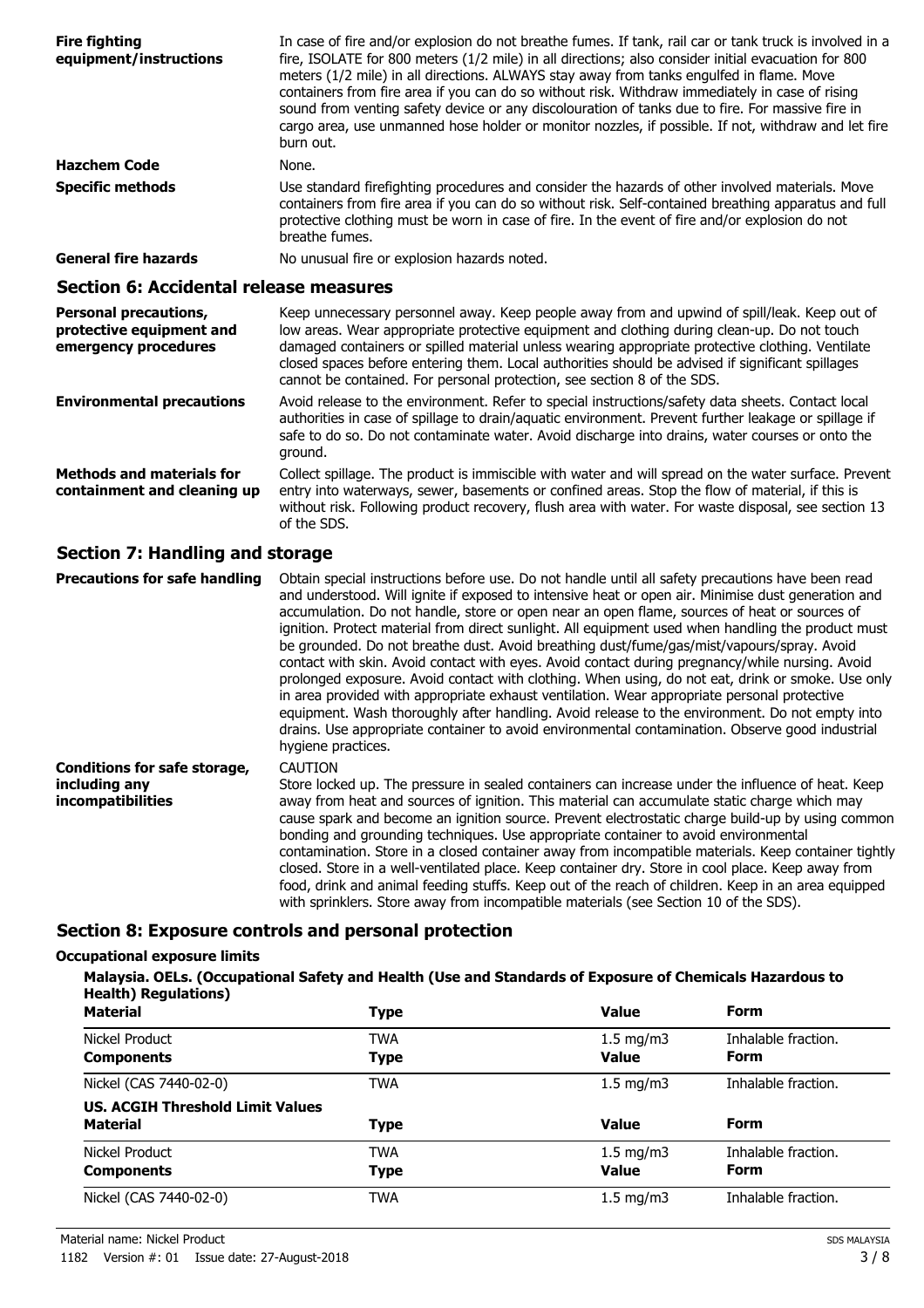| <b>Biological limit values</b>                    | No biological exposure limits noted for the ingredient(s).                                                                                                                                                                                                                                                                                                                                                                                                                                    |
|---------------------------------------------------|-----------------------------------------------------------------------------------------------------------------------------------------------------------------------------------------------------------------------------------------------------------------------------------------------------------------------------------------------------------------------------------------------------------------------------------------------------------------------------------------------|
| <b>Appropriate engineering</b><br><b>controls</b> | Good general ventilation (typically 10 air changes per hour) should be used. Ventilation rates should<br>be matched to conditions. If applicable, use process enclosures, local exhaust ventilation, or other<br>engineering controls to maintain airborne levels below recommended exposure limits. If exposure<br>limits have not been established, maintain airborne levels to an acceptable level.<br>Ensure adequate ventilation, especially in confined areas. Provide eyewash station. |
|                                                   | Individual protection measures, such as personal protective equipment                                                                                                                                                                                                                                                                                                                                                                                                                         |
| Eye/face protection                               | Face-shield. Wear a full-face respirator, if needed. Avoid contact with eyes. Eye wash fountain is<br>recommended.                                                                                                                                                                                                                                                                                                                                                                            |
| <b>Skin protection</b>                            |                                                                                                                                                                                                                                                                                                                                                                                                                                                                                               |
| <b>Hand protection</b>                            | Not normally needed. Wear appropriate chemical resistant gloves.                                                                                                                                                                                                                                                                                                                                                                                                                              |
| <b>Other</b>                                      | Avoid contact with the skin. Wear chemical protective equipment that is specifically recommended<br>by the manufacturer. It may provide little or no thermal protection.                                                                                                                                                                                                                                                                                                                      |
| <b>Respiratory protection</b>                     | Wear positive pressure self-contained breathing apparatus (SCBA).                                                                                                                                                                                                                                                                                                                                                                                                                             |
| <b>Thermal hazards</b>                            | Wear appropriate thermal protective clothing, when necessary.                                                                                                                                                                                                                                                                                                                                                                                                                                 |
| <b>General hygiene</b><br>considerations          | When using, do not eat, drink or smoke. Avoid contact with clothing. Always observe good personal<br>hygiene measures, such as washing after handling the material and before eating, drinking, and/or<br>smoking. Routinely wash work clothing and protective equipment to remove contaminants.<br>Contaminated work clothing should not be allowed out of the workplace.                                                                                                                    |

### **Section 9: Physical and chemical properties**

| <b>Appearance</b>                                   |                          |
|-----------------------------------------------------|--------------------------|
| <b>Physical state</b>                               | Solid.                   |
| Form                                                | Solid.                   |
| Colour                                              | Not available.           |
| Odour                                               | Not available.           |
| <b>Odour threshold</b>                              | Not available.           |
| рH                                                  | Not available.           |
| <b>Melting point/freezing point</b>                 | 1455 °C (2651 °F)        |
| Initial boiling point and<br>boiling range          | 2730 °C (4946 °F)        |
| <b>Flash point</b>                                  | Not available.           |
| <b>Evaporation rate</b>                             | Not available.           |
| <b>Flammability (solid, gas)</b>                    | Flammable solid.         |
| <b>Upper/lower flammability or explosive limits</b> |                          |
| <b>Flammability limit - lower</b><br>(%)            | Not available.           |
| <b>Flammability limit -</b><br>upper (%)            | Not available.           |
| <b>Explosive limit - lower</b><br>(%)               | Not available.           |
| <b>Explosive limit - upper</b><br>(%)               | Not available.           |
| Vapour pressure                                     | < 0.0000001 kPa at 25 °C |
| <b>Vapour density</b>                               | Not available.           |
| <b>Relative density</b>                             | Not available.           |
| Solubility(ies)                                     |                          |
| Solubility (water)                                  | Insoluble                |
| <b>Partition coefficient</b><br>(n-octanol/water)   | Not available.           |
| <b>Auto-ignition temperature</b>                    | Not available.           |
| <b>Decomposition temperature</b>                    | Not available.           |
| <b>Viscosity</b>                                    | Not available.           |
| <b>Other information</b>                            |                          |
| Density                                             | 8.91 g/cm3 estimated     |
| Molecular formula                                   | Ni                       |
|                                                     |                          |

Material name: Nickel Product 1182 Version #: 01 Issue date: 27-August-2018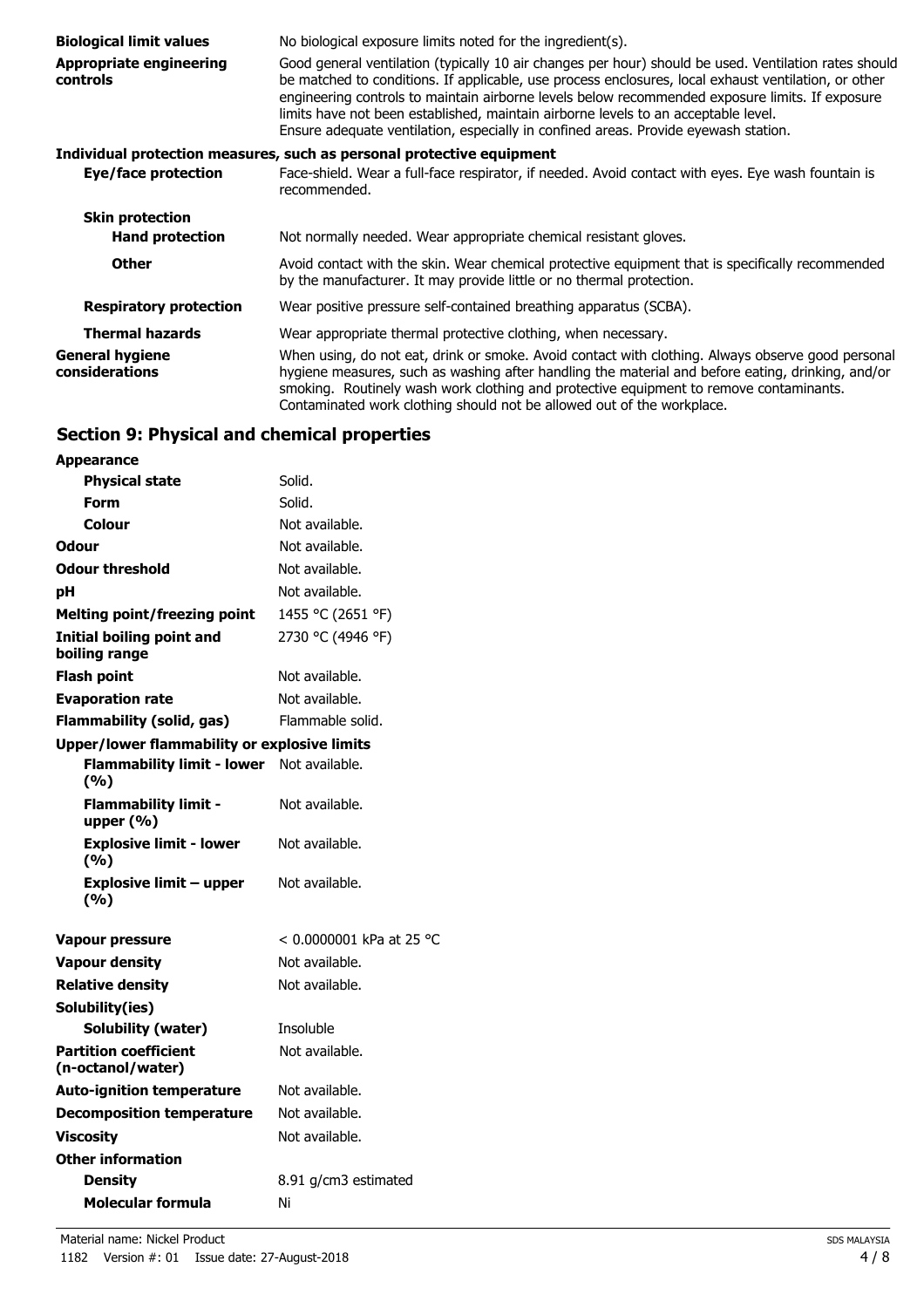| Molecular weight        | 58.69 g/mol |
|-------------------------|-------------|
| <b>Specific gravity</b> | 8.91        |

### **Section 10: Stability and reactivity**

| <b>Reactivity</b>                            | The product is stable and non-reactive under normal conditions of use, storage and transport.           |
|----------------------------------------------|---------------------------------------------------------------------------------------------------------|
| <b>Chemical stability</b>                    | Risk of explosion.                                                                                      |
| <b>Possibility of hazardous</b><br>reactions | No dangerous reaction known under conditions of normal use. Hazardous polymerisation does not<br>occur. |
| <b>Conditions to avoid</b>                   | Exposure to air. Heat, flames and sparks. Contact with incompatible materials.                          |
| <b>Incompatible materials</b>                | Strong acids. Oxygen.                                                                                   |
| <b>Hazardous decomposition</b><br>products   | No hazardous decomposition products are known.                                                          |

# **Section 11: Toxicological information**

#### **Information on likely routes of exposure**

| <b>Inhalation</b>                                                                  | Irritating to respiratory system. May cause allergy or asthma symptoms or breathing difficulties if<br>inhaled. Prolonged inhalation may be harmful.                                                                                                                                       |  |  |
|------------------------------------------------------------------------------------|--------------------------------------------------------------------------------------------------------------------------------------------------------------------------------------------------------------------------------------------------------------------------------------------|--|--|
| <b>Skin contact</b>                                                                | Irritating to skin. May cause an allergic skin reaction. Frequent or prolonged contact may defat and<br>dry the skin, leading to discomfort and dermatitis.                                                                                                                                |  |  |
| Eye contact                                                                        | Causes serious eye irritation.                                                                                                                                                                                                                                                             |  |  |
| <b>Ingestion</b>                                                                   | May cause discomfort if swallowed. Expected to be a low ingestion hazard. However, ingestion is<br>not likely to be a primary route of occupational exposure.                                                                                                                              |  |  |
| Symptoms related to the<br>physical, chemical and<br>toxicological characteristics | Proteinuria. Symptoms may include stinging, tearing, redness, swelling, and blurred vision. Direct<br>contact with eyes may cause temporary irritation. Exposure may cause temporary irritation,<br>redness, or discomfort. May cause an allergic skin reaction. Dermatitis. Rash. Oedema. |  |  |
| <b>Information on toxicological effects</b>                                        |                                                                                                                                                                                                                                                                                            |  |  |
| <b>Acute toxicity</b>                                                              | May cause an allergic skin reaction. May cause allergy or asthma symptoms or breathing difficulties<br>if inhaled.                                                                                                                                                                         |  |  |
| <b>Skin corrosion/irritation</b>                                                   | Prolonged skin contact may cause temporary irritation. Irritating to skin.                                                                                                                                                                                                                 |  |  |
| Serious eye damage/eye<br>irritation                                               | Causes serious eye irritation.                                                                                                                                                                                                                                                             |  |  |
| Respiratory or skin sensitisation                                                  |                                                                                                                                                                                                                                                                                            |  |  |
| <b>Respiratory sensitisation</b>                                                   | May cause allergy or asthma symptoms or breathing difficulties if inhaled.                                                                                                                                                                                                                 |  |  |
| <b>Skin sensitisation</b>                                                          | Irritating to skin. May cause an allergic skin reaction. Frequent or prolonged contact may defat and<br>dry the skin, leading to discomfort and dermatitis.                                                                                                                                |  |  |
| <b>Germ cell mutagenicity</b>                                                      | No data available to indicate product or any components present at greater than 0.1% are<br>mutagenic or genotoxic.                                                                                                                                                                        |  |  |
| Carcinogenicity                                                                    | Hazardous by OSHA criteria. Suspected of causing cancer.                                                                                                                                                                                                                                   |  |  |
|                                                                                    | <b>IARC Monographs. Overall Evaluation of Carcinogenicity</b>                                                                                                                                                                                                                              |  |  |
| Nickel (CAS 7440-02-0)                                                             | 2B Possibly carcinogenic to humans.                                                                                                                                                                                                                                                        |  |  |
|                                                                                    | <b>US NTP Report on Carcinogens: Anticipated carcinogen</b>                                                                                                                                                                                                                                |  |  |
| Nickel (CAS 7440-02-0)<br>US NTP Report on Carcinogens: Known carcinogen           | Reasonably Anticipated to be a Human Carcinogen.                                                                                                                                                                                                                                           |  |  |
| Nickel (CAS 7440-02-0)                                                             | Known To Be Human Carcinogen.                                                                                                                                                                                                                                                              |  |  |
| <b>Reproductive toxicity</b>                                                       | May damage fertility or the unborn child. This product is not expected to cause reproductive or<br>developmental effects.                                                                                                                                                                  |  |  |
| <b>Specific target organ toxicity</b><br>- single exposure                         | Causes damage to organs ().                                                                                                                                                                                                                                                                |  |  |
| <b>Specific target organ toxicity</b><br>- repeated exposure                       | Causes damage to organs () through prolonged or repeated exposure.                                                                                                                                                                                                                         |  |  |
| <b>Aspiration hazard</b>                                                           | Due to partial or complete lack of data the classification is not possible.                                                                                                                                                                                                                |  |  |
| <b>Chronic effects</b>                                                             | Hazardous by OSHA criteria. Causes damage to organs through prolonged or repeated exposure.<br>Prolonged inhalation may be harmful. Prolonged exposure may cause chronic effects. Prolonged or<br>repeated exposure may cause lung injury.                                                 |  |  |

# **Section 12: Ecological information**

**Ecotoxicity** Very toxic to aquatic life with long lasting effects. Accumulation in aquatic organisms is expected.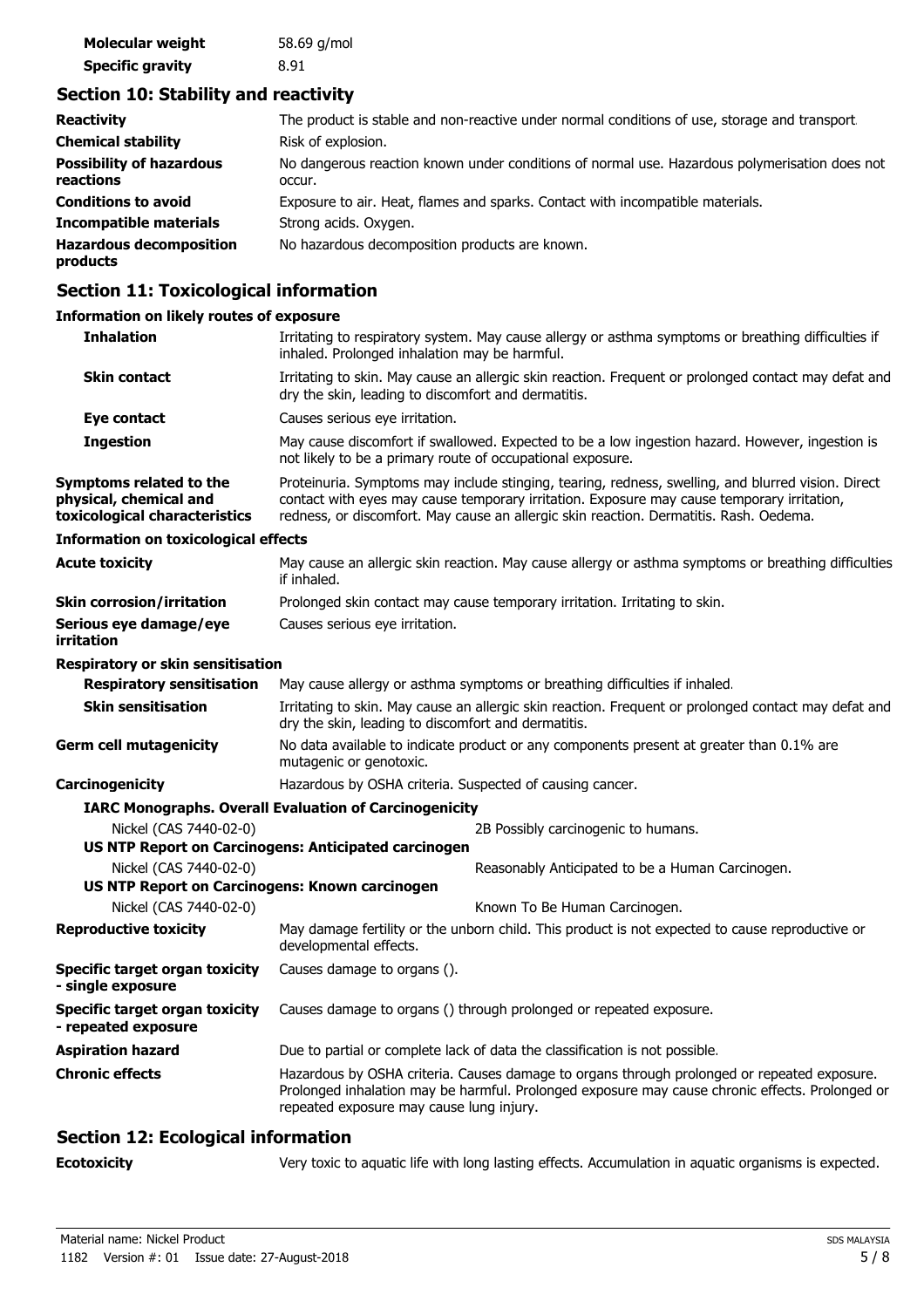| <b>Product</b>                           |                                                                                                                                                                                                                                                                                                                                                                                                                                                                                                                                                                                                                                                                                                                                                                                                                                          | <b>Species</b>                                                                                                                                                         | <b>Test results</b>                                                                                 |  |
|------------------------------------------|------------------------------------------------------------------------------------------------------------------------------------------------------------------------------------------------------------------------------------------------------------------------------------------------------------------------------------------------------------------------------------------------------------------------------------------------------------------------------------------------------------------------------------------------------------------------------------------------------------------------------------------------------------------------------------------------------------------------------------------------------------------------------------------------------------------------------------------|------------------------------------------------------------------------------------------------------------------------------------------------------------------------|-----------------------------------------------------------------------------------------------------|--|
| Nickel Product                           |                                                                                                                                                                                                                                                                                                                                                                                                                                                                                                                                                                                                                                                                                                                                                                                                                                          |                                                                                                                                                                        |                                                                                                     |  |
| <b>Aquatic</b>                           |                                                                                                                                                                                                                                                                                                                                                                                                                                                                                                                                                                                                                                                                                                                                                                                                                                          |                                                                                                                                                                        |                                                                                                     |  |
| Crustacea                                | <b>EC50</b>                                                                                                                                                                                                                                                                                                                                                                                                                                                                                                                                                                                                                                                                                                                                                                                                                              | Water flea (Daphnia magna)                                                                                                                                             | 1 mg/l, 48 hours                                                                                    |  |
| <b>Fish</b>                              | <b>LC50</b>                                                                                                                                                                                                                                                                                                                                                                                                                                                                                                                                                                                                                                                                                                                                                                                                                              | Fathead minnow (Pimephales promelas) 2.923 mg/l, 96 hours                                                                                                              |                                                                                                     |  |
|                                          |                                                                                                                                                                                                                                                                                                                                                                                                                                                                                                                                                                                                                                                                                                                                                                                                                                          | * Estimates for product may be based on additional component data not shown.                                                                                           |                                                                                                     |  |
| <b>Persistence and degradability</b>     |                                                                                                                                                                                                                                                                                                                                                                                                                                                                                                                                                                                                                                                                                                                                                                                                                                          | No data is available on the degradability of this product.                                                                                                             |                                                                                                     |  |
| <b>Bioaccumulative potential</b>         |                                                                                                                                                                                                                                                                                                                                                                                                                                                                                                                                                                                                                                                                                                                                                                                                                                          | No data available.                                                                                                                                                     |                                                                                                     |  |
| <b>Mobility in soil</b>                  |                                                                                                                                                                                                                                                                                                                                                                                                                                                                                                                                                                                                                                                                                                                                                                                                                                          | No data available.                                                                                                                                                     |                                                                                                     |  |
| <b>Other adverse effects</b>             | No other adverse environmental effects (e.g. ozone depletion, photochemical ozone creation<br>potential, endocrine disruption, global warming potential) are expected from this component.                                                                                                                                                                                                                                                                                                                                                                                                                                                                                                                                                                                                                                               |                                                                                                                                                                        |                                                                                                     |  |
| <b>Section 13: Disposal information</b>  |                                                                                                                                                                                                                                                                                                                                                                                                                                                                                                                                                                                                                                                                                                                                                                                                                                          |                                                                                                                                                                        |                                                                                                     |  |
| <b>Disposal instructions</b>             | Contract with a disposal operator licensed by the Law on Disposal and Cleaning. This material and<br>its container must be disposed of as hazardous waste. Do not discharge into drains, water courses<br>or onto the ground. Do not allow this material to drain into sewers/water supplies. Do not<br>contaminate ponds, waterways or ditches with chemical or used container. After recovery of solvent<br>dispose of residue as hazardous waste. Dispose of contents/container in accordance with<br>local/regional/national/international regulations. Dispose of contents/container (in accordance with<br>related regulations). When your own wastewater treatment plant is not available, collect entire<br>waste and then charge to a licensed industrial waste management professional with manifests for<br>industrial waste. |                                                                                                                                                                        |                                                                                                     |  |
| <b>Local disposal regulations</b>        |                                                                                                                                                                                                                                                                                                                                                                                                                                                                                                                                                                                                                                                                                                                                                                                                                                          | Dispose in accordance with all applicable regulations.                                                                                                                 |                                                                                                     |  |
| Waste from residues /<br>unused products |                                                                                                                                                                                                                                                                                                                                                                                                                                                                                                                                                                                                                                                                                                                                                                                                                                          | residues. This material and its container must be disposed of in a safe manner (see: Disposal<br>instructions). Avoid discharge into water courses or onto the ground. | Dispose of in accordance with local regulations. Empty containers or liners may retain some product |  |

Since emptied containers may retain product residue, follow label warnings even after container is emptied. Empty containers should be taken to an approved waste handling site for recycling or

**Contaminated packaging**

#### **Section 14: Transportation information**

disposal.

| <b>ADR</b>                                                                                                                |                                                                                          |
|---------------------------------------------------------------------------------------------------------------------------|------------------------------------------------------------------------------------------|
| <b>UN number</b>                                                                                                          | UN3077                                                                                   |
| UN proper shipping name                                                                                                   | Environmentally hazardous substance, solid, n.o.s. (Nickel Product)                      |
| Transport hazard class(es)                                                                                                |                                                                                          |
| <b>Class</b>                                                                                                              | 9                                                                                        |
| Subsidiary risk                                                                                                           |                                                                                          |
| Label(s)                                                                                                                  | 9                                                                                        |
| Hazard No. (ADR)                                                                                                          | 90                                                                                       |
| <b>Tunnel restriction</b><br>code                                                                                         | F                                                                                        |
| <b>Packing group</b>                                                                                                      | Ш                                                                                        |
| <b>Environmental hazards</b>                                                                                              | No.                                                                                      |
|                                                                                                                           |                                                                                          |
| <b>Special precautions for</b><br>user                                                                                    | Read safety instructions, SDS and emergency procedures before handling.                  |
| <b>RID</b>                                                                                                                |                                                                                          |
| <b>UN number</b>                                                                                                          | UN3077                                                                                   |
| UN proper shipping name                                                                                                   | Environmentally hazardous substance, solid, n.o.s. (Nickel Product)                      |
| Transport hazard class(es)                                                                                                |                                                                                          |
| <b>Class</b>                                                                                                              | 9                                                                                        |
|                                                                                                                           |                                                                                          |
| Subsidiary risk                                                                                                           |                                                                                          |
|                                                                                                                           |                                                                                          |
|                                                                                                                           |                                                                                          |
|                                                                                                                           |                                                                                          |
|                                                                                                                           |                                                                                          |
|                                                                                                                           |                                                                                          |
| Label(s)<br><b>Packing group</b><br><b>Environmental hazards</b><br><b>Special precautions for</b><br>user<br><b>IATA</b> | 9<br>Ш<br>No.<br>Read safety instructions, SDS and emergency procedures before handling. |

Not regulated as dangerous goods.

#### **IMDG**

Not regulated as dangerous goods.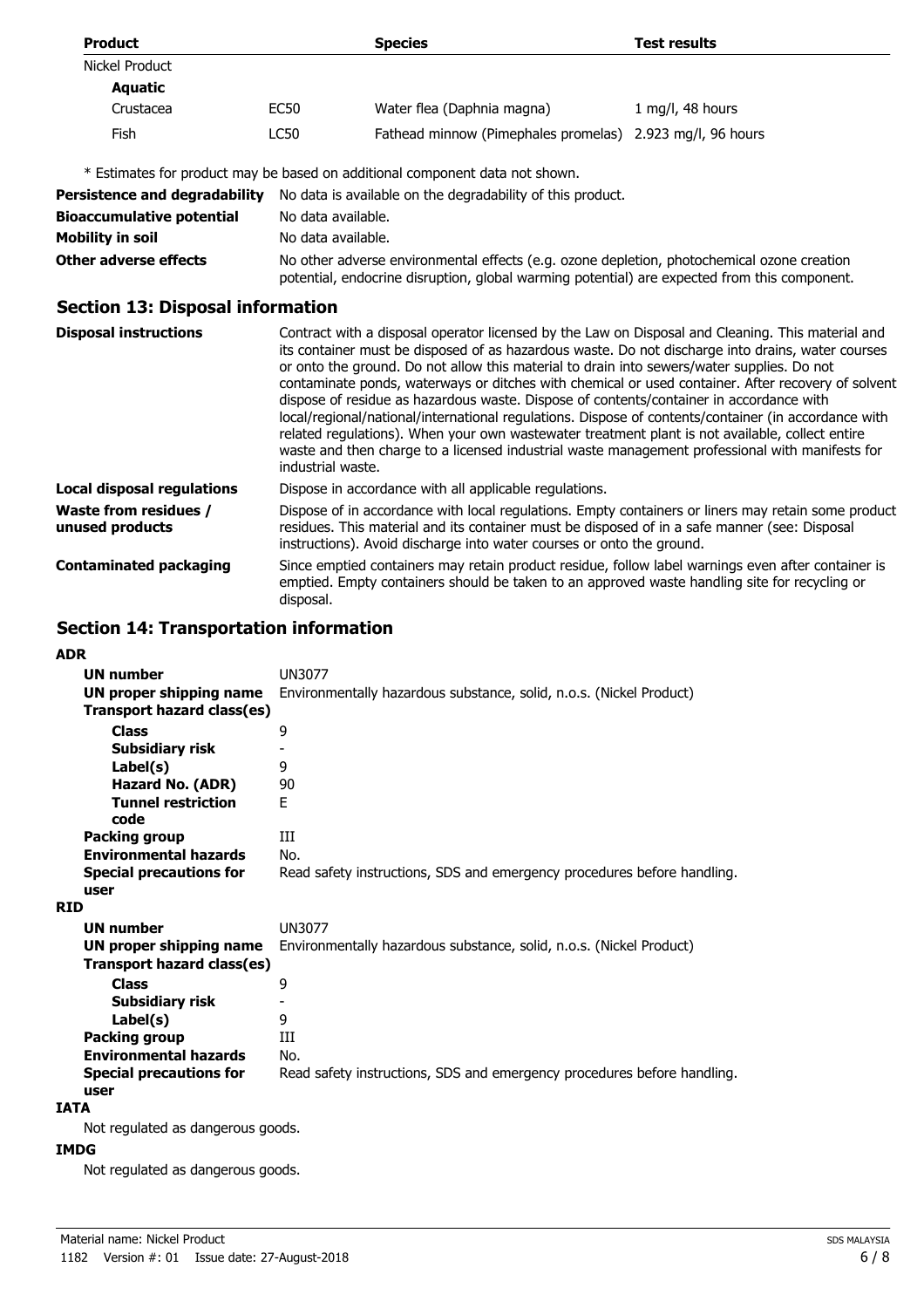**Transport in bulk according to** Not available. **Annex II of MARPOL 73/78 and the IBC Code**

#### **ADR; RID**



**Hazchem Code** None.

#### **Section 15: Regulatory information**

**Safety, health and environmental regulations specific for the product in question**

**Active Ingredients of Pesticide Product (Pesticide Act 1974, First Schedule, as amended through October 1, 2004)** Not regulated.

**CWC (Chemical Weapons Convention) Act 2005, Schedules 1-3, as amended through CWC Regulations 2007, October 5, 2007)**

Not regulated.

**Ozone Depleting Substances (ODS) (Environmental Quality (Prohibition on the Use of CFC and Other Gases as Propellants and Blowing Agents) Order 1993, Dec. 31, 1993)**

Not regulated.

**Prohibited Use of Substances [Occupational Safety and Health (Prohibition of Use of Substance) Order 1999]** Not regulated.

**International regulations**

The product is classified and labelled in accordance with EC directives or respective national laws. This Safety Data Sheet complies with the requirements of Regulation (EC) No 1907/2006.

#### **Stockholm Convention**

Not applicable. **Rotterdam Convention** Not applicable. **Montreal Protocol** Not applicable. **Kyoto protocol** Not applicable. **Basel Convention** Not applicable.

#### **Section 16: Other information**

| Issue date                   | 27-August-2018                                                                                                                                                                                                                                                                                                                                                                                                                                                                                                                                                                                                                                                                                                                                                                                                                                                                                      |
|------------------------------|-----------------------------------------------------------------------------------------------------------------------------------------------------------------------------------------------------------------------------------------------------------------------------------------------------------------------------------------------------------------------------------------------------------------------------------------------------------------------------------------------------------------------------------------------------------------------------------------------------------------------------------------------------------------------------------------------------------------------------------------------------------------------------------------------------------------------------------------------------------------------------------------------------|
| <b>Version No.</b>           | 01                                                                                                                                                                                                                                                                                                                                                                                                                                                                                                                                                                                                                                                                                                                                                                                                                                                                                                  |
| <b>Further information</b>   | $HMIS@$ is a registered trade and service mark of the NPCA.                                                                                                                                                                                                                                                                                                                                                                                                                                                                                                                                                                                                                                                                                                                                                                                                                                         |
| <b>List of abbreviations</b> | Not available.                                                                                                                                                                                                                                                                                                                                                                                                                                                                                                                                                                                                                                                                                                                                                                                                                                                                                      |
| <b>References</b>            | ACGIH<br>EPA: AQUIRE database<br>NLM: Hazardous Substances Data Base<br>US. IARC Monographs on Occupational Exposures to Chemical Agents<br>HSDB® - Hazardous Substances Data Bank<br>IARC Monographs. Overall Evaluation of Carcinogenicity<br>National Toxicology Program (NTP) Report on Carcinogens<br>ACGIH Documentation of the Threshold Limit Values and Biological Exposure Indices<br>Japan Society for Occupational Health, Recommendation of Occupational Exposure Limits<br>GOST 30333-2007 - Chemical production safety passport. General requirements<br>JIS Z 7252:2009 Classification of chemicals based on "Globally Harmonized System of Classification<br>and Labelling of Chemicals (GHS)"<br>JIS Z 7253:2012 Hazard communication of chemicals based on GHS - Labelling and Safety Data<br>Sheet (SDS)<br>Japan Chemical Industry Association (JCIA) GHS Guideline, June 2012 |